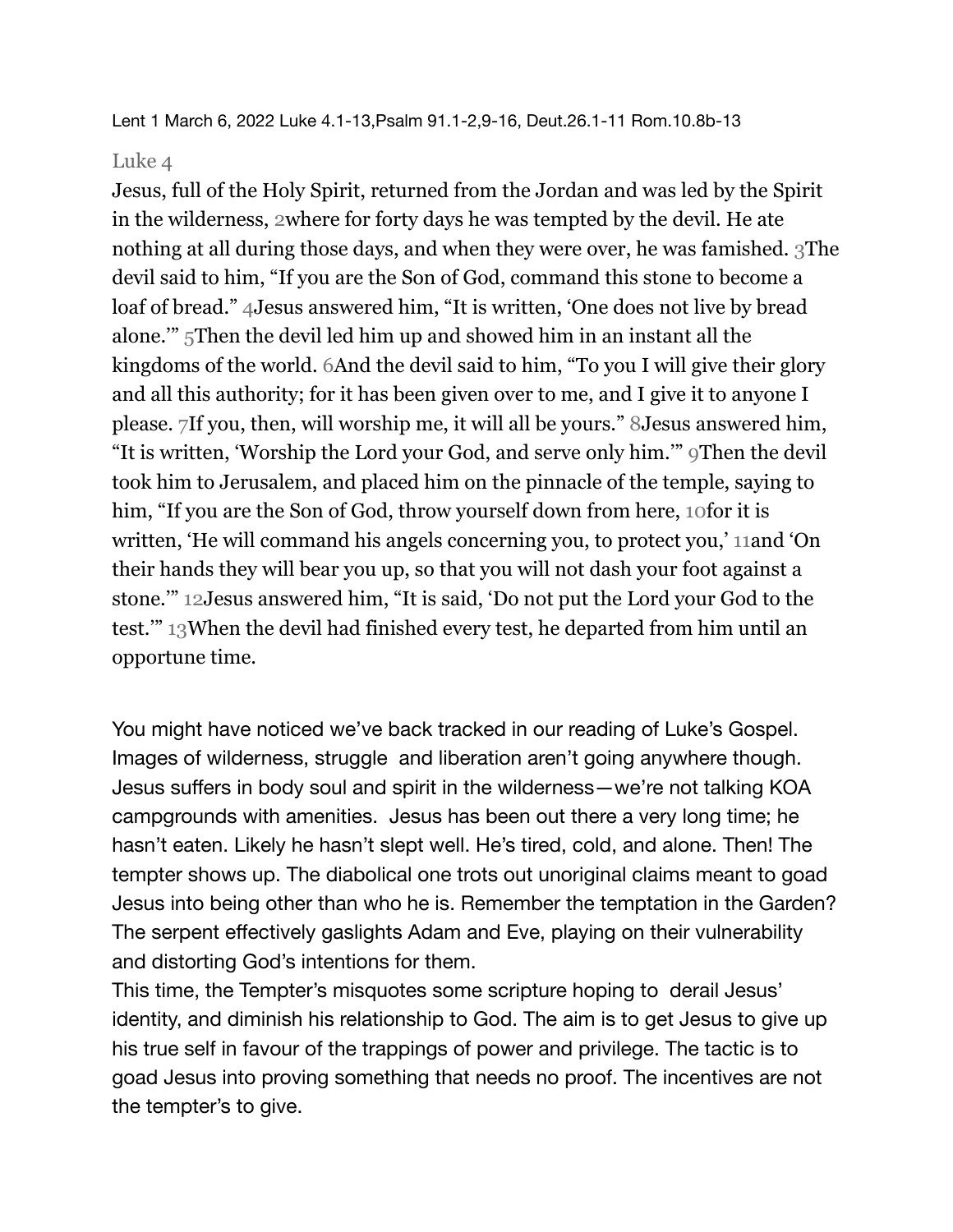Jesus holds fast. he appropriates scripture to lift up God's over arching purposes of life, love and wholeness. Thank God! We can't leave the story there —Words from a preachers kid come to mind…the Danish Philosopher Soren Kierkegaard notes there is a world of difference between admiring Jesus and following him.

As people of faith called together, we can say following Jesus includes hanging on tight to who and whose we are. We cling to our identity and to what God calls us to do. Remember what we say at baptism….God liberates us? God joins us into Christ's mission for the sake of the world? Let's visit the stories of people of faith; two from history one present day.

When Araminta Ross was a child, she endured beatings from those who enslaved her. Once an irate slave master flung a heavy object at another slave and it hit Araminta instead. Araminta suffered traumatic brain injury marked by chronic pain, dizziness and periods of deep sleep. Araminta started hearing God speak and she saw visions too. Many feared for her sanity. We know Araminta by the name she chose for herself: Harriet Tubman. Most people called her "Moses". Harriet Tubman led 13 daring rescues of some 70 slaves via the underground railroad. Ms. Tubman served as a nurse, a scout in the Civil war, a spy and a civil rights activist, living long enough to raise her voice in favour of a woman's right to vote.

A Dutch American landholder believed he owned a young girl named Isabella Baumfree. Though enslaved Isabella grew to love another captive named Robert whom she hoped to marry. People who believed they could own them, forbade it and Isabella was married off to Thomas. Isabella, like Harriet, refused to accept living on someone else's terms. As she later wrote to her slave owner, announcing "she walked out by daylight"…Isabella also chose her own name, Sojourner Truth. Sojourner Truth: preacher, civil rights activist, and key player a in the liberation of slaves in the American South—a woman refused to let the world define her or deter her from her calling.